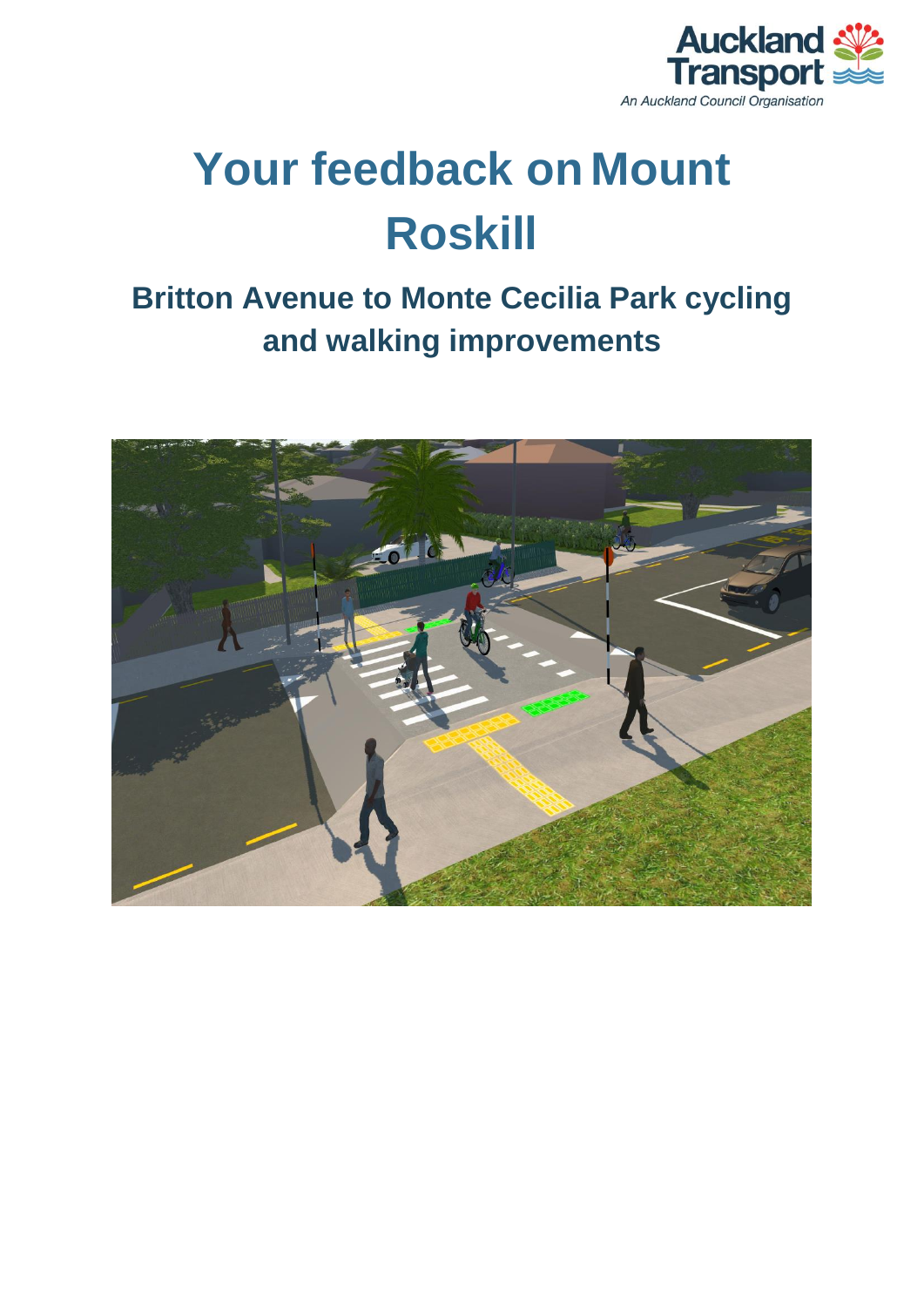

### **Table of Contents**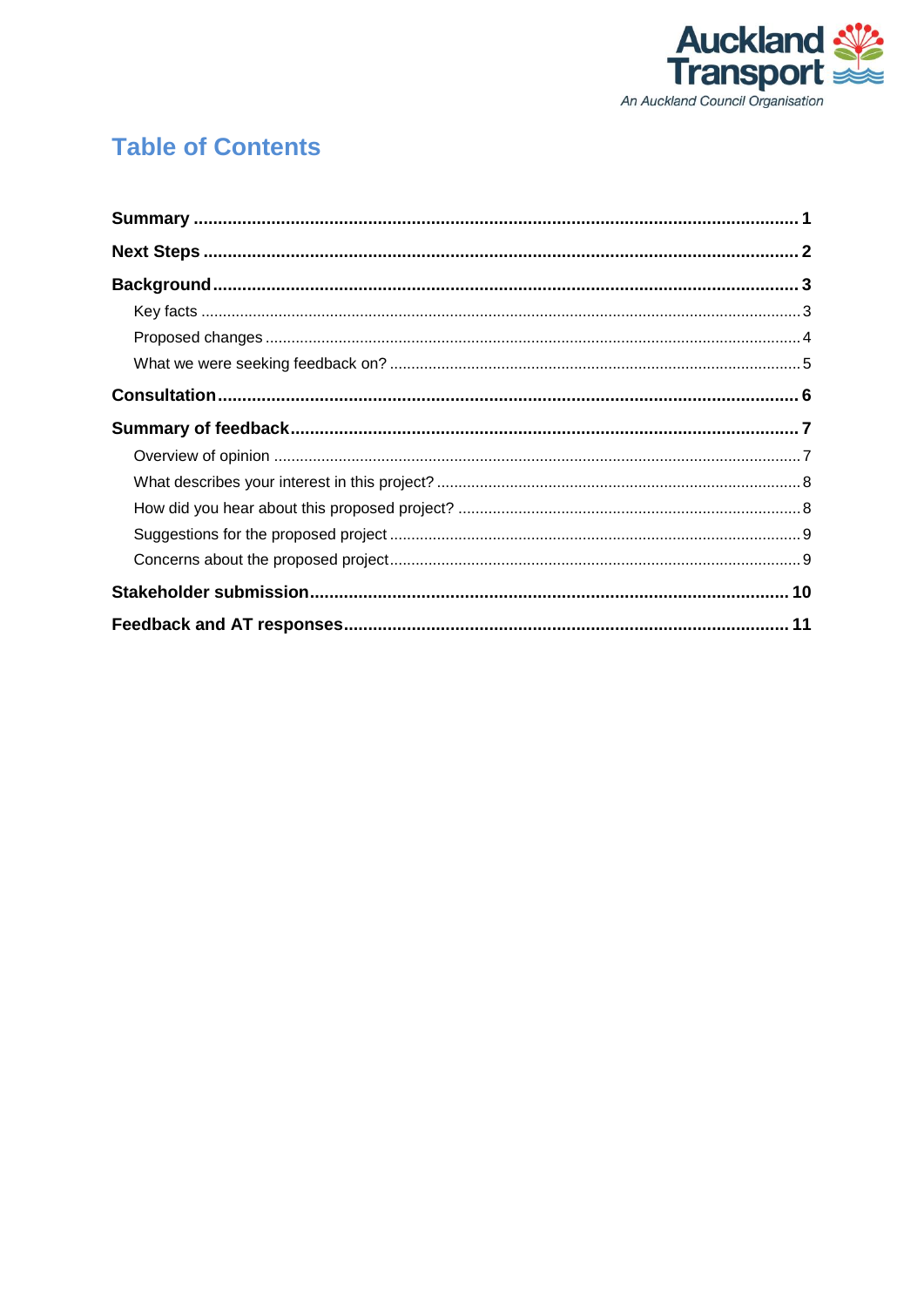

### **Summary**

<span id="page-2-0"></span>Auckland Transport (AT) sought public feedback on the Mount Roskill project – Britton Avenue to Monte Cecilia Park cycling and walking improvements.

We consulted on the proposed walking and cycling improvements from Monday 1 July to Friday 26 July 2019. In total, 36 feedback responses were received: 24 via the online survey and 12 by freepost feedback forms.

Submitters were asked;

- Do you have any issues or suggested changes regarding the specific measures used and/or locations of the measures?
- Do you have any other comments or suggestions on improving walking and cycling connections in Mount Roskill?

#### **As a result of the feedback received on the proposal AT:**

- Will make minor adjustments to the positions of the speed humps/side islands.
- Acknowledge the request for fewer speed humps. However, this suggestion cannot be accommodated in this instance because the speed humps need to be a certain distance apart to be effective in speed calming.
- Acknowledge the request for a wider footpath leading from the laneway to the raised crossing on Hayr Rd and note that this is already part of the proposed design.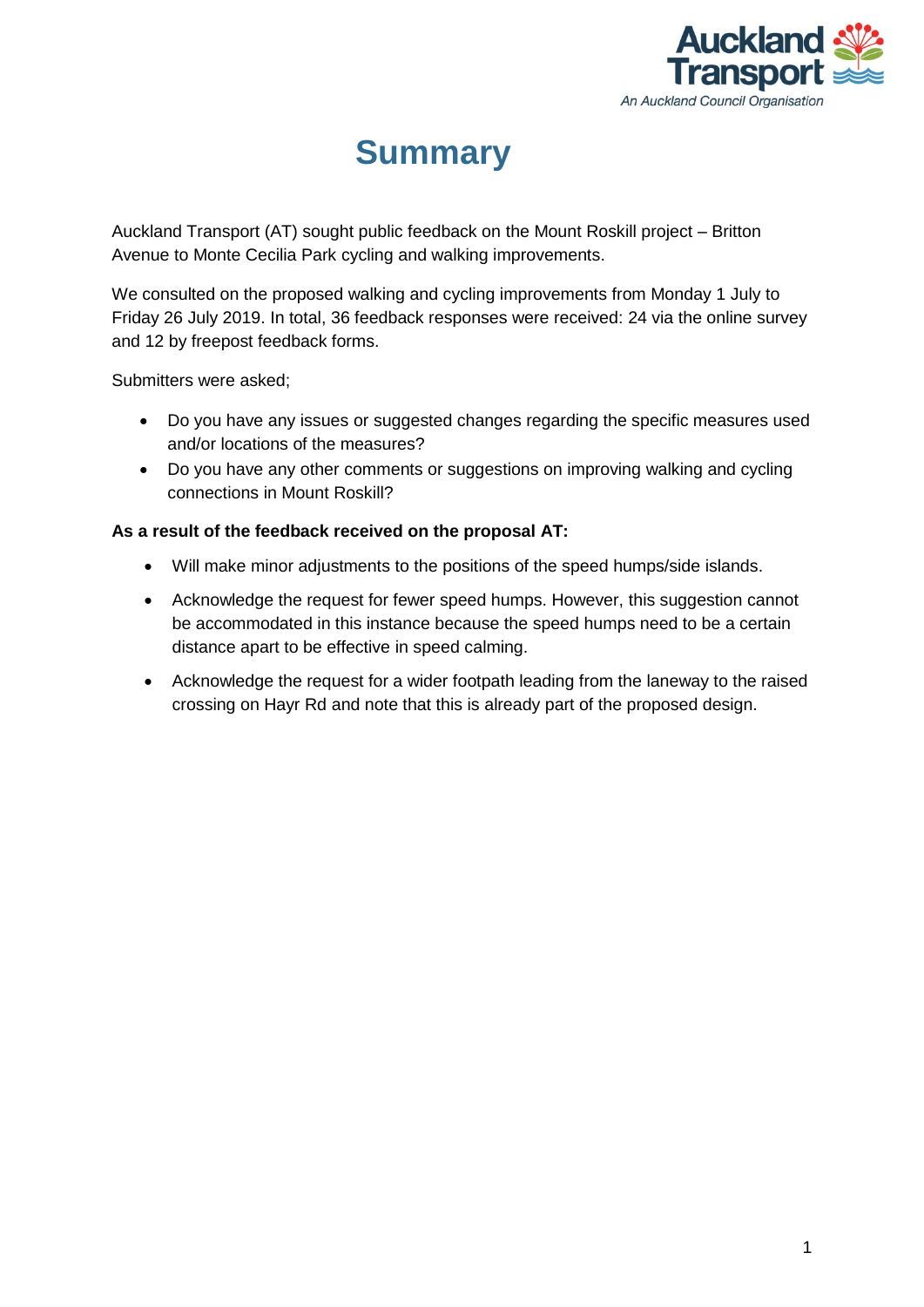

### **Next Steps**

<span id="page-3-0"></span>The next steps to be taken following this feedback report is are:

- Creating detailed designs
- Further discussions with directly affected residents and property owners
- Construction is scheduled for first half of 2020 pending Puketepapa Local Board approval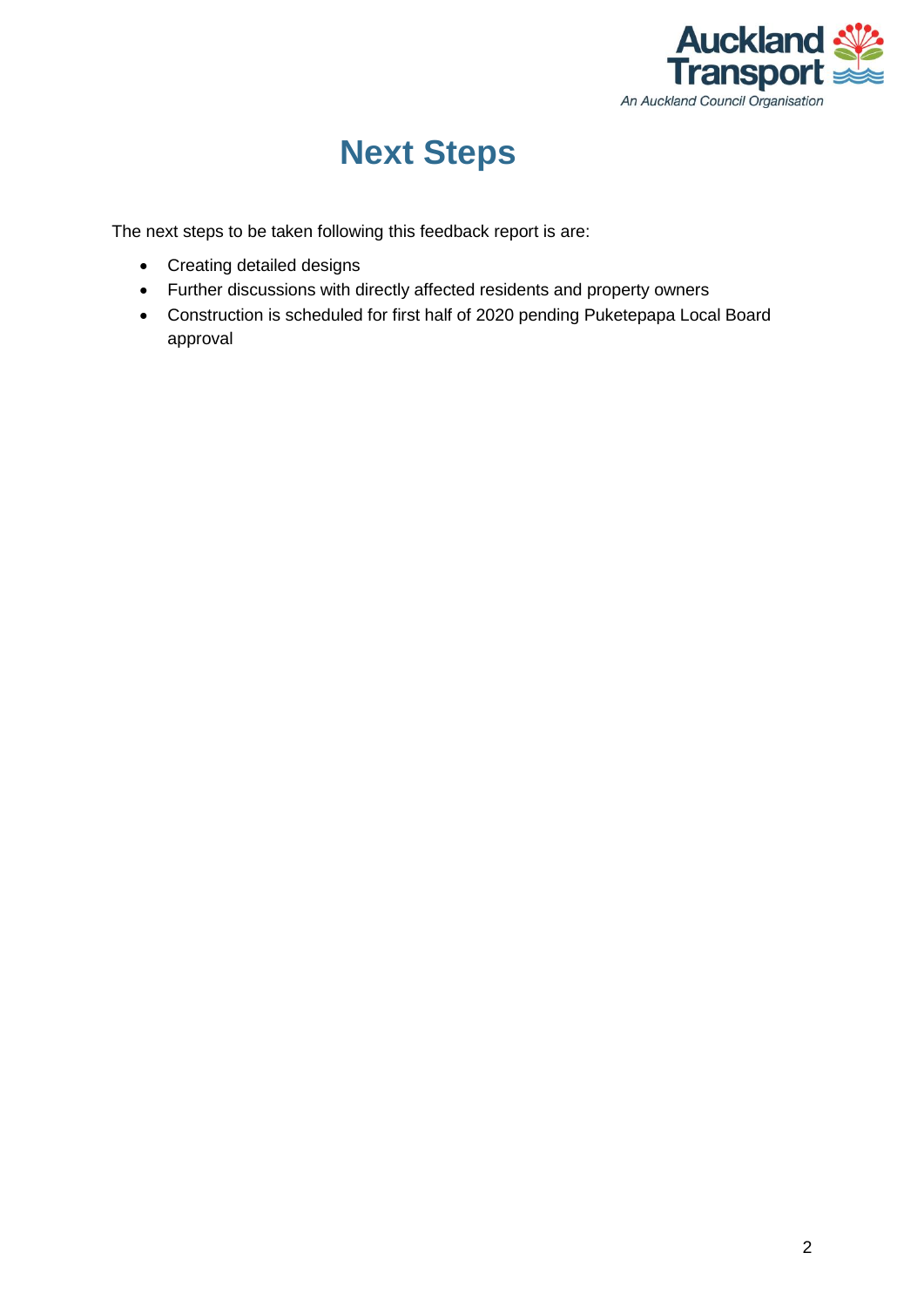

# **Background**

<span id="page-4-0"></span>Auckland Transport and Puketāpapa Local Board are working towards creating greater walking and cycling connections in Mount Roskill to provide a safer environment for all road users.

The focus of this project is to create good walking and cycling access between Monte Cecilia Park and to the Mt Roskill School Campus. This will connect to the end of the Eastern Dominion Rd Safe Route which joins Frost Rd on the northern edge of the Mt Roskill Primary School playing field.

The project, led by the Puketāpapa Local Board, aims to add to the existing SH20 cycleway, parks and coastal walkways within the area. It will enhance the area through new measures such as improved paths, speed humps, planting, safe crossings and safety measures. No trees will be removed; however, some street parking spaces will need to be removed where traffic islands and speed humps are installed.



#### <span id="page-4-1"></span>**Key facts**

The new paths are designed to make it easier for the community to access community spaces and facilities. Children will also be able to use the paths to walk or cycle to schools in the area. The project links to AT's wider strategy to provide people with more travel choices, creating greater and safer connections across Auckland's transport network.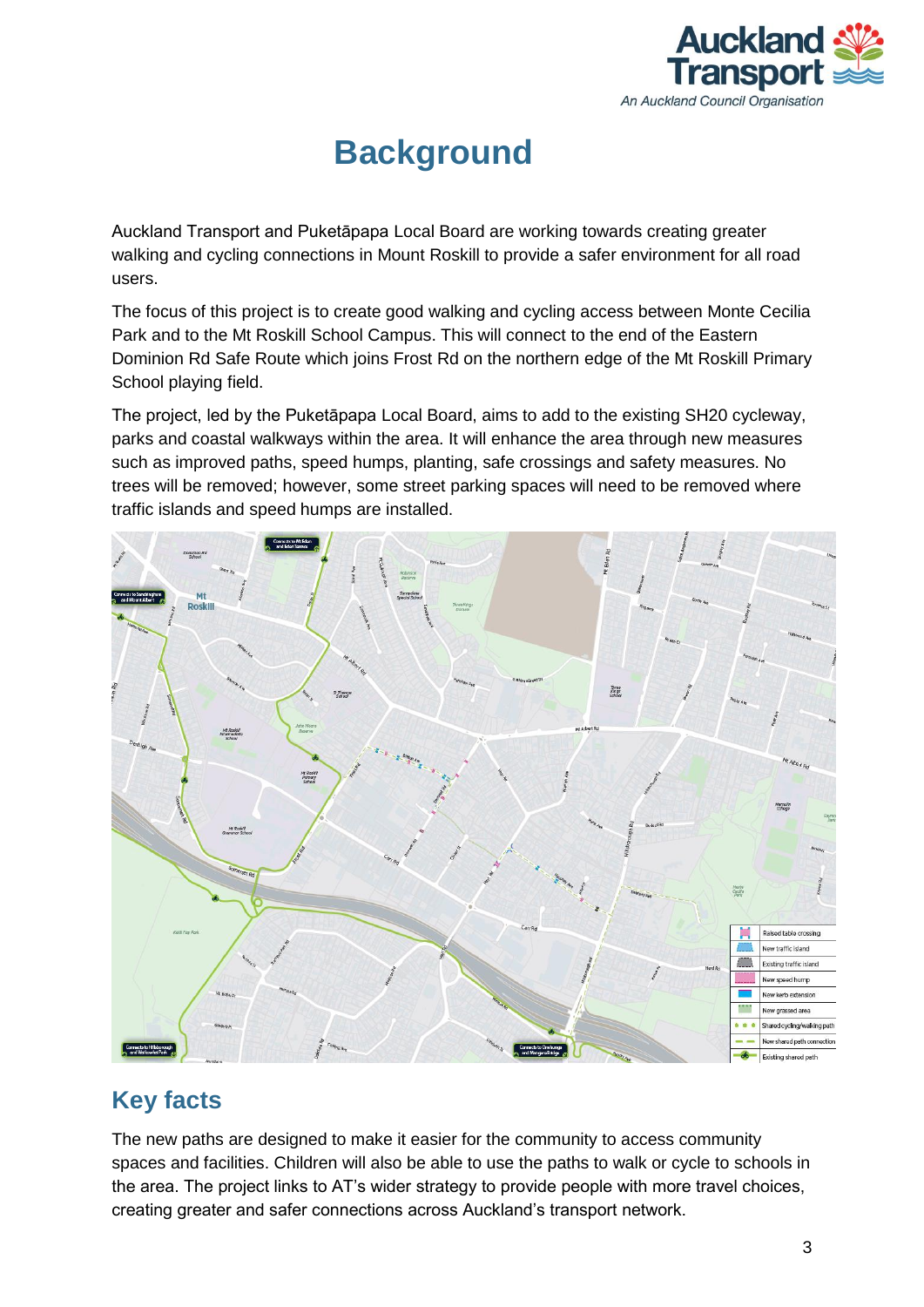

### <span id="page-5-0"></span>**Proposed changes**

Our transportation engineers have selected a variety of measures including traffic islands, speed humps, a raised table crossing, kerb extensions and a shared path to help facilitate better and safer walking and cycling in the area.

See the map for proposed locations of the measures.



The type and location of each proposed safety measure is based on a variety of criteria. These include:

- Proximity to schools or other locations where there are a higher number of people walking or on bikes
- International best practise guidelines for positioning measures to reduce speed in residential areas
- Space available between driveways and/or bus stops
- Whether roads and bus routes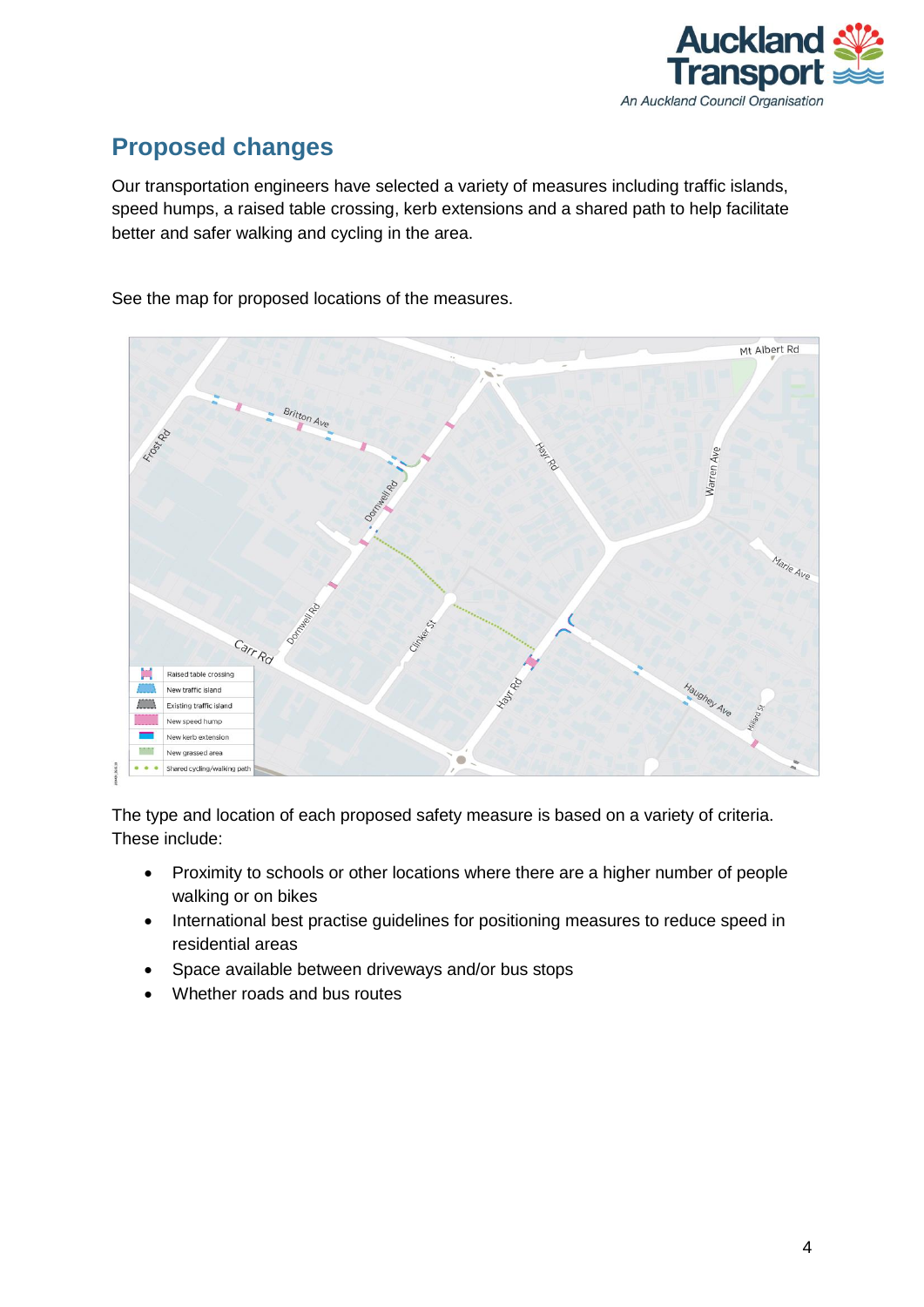

#### <span id="page-6-0"></span>**What we were seeking feedback on?**

We wanted your feedback to help us improve our plans for the area. Local knowledge helps give us a better understanding of the community, your needs and any improvements that can be made to the design.

Submitters were asked:

- Do you have any issues or suggested changes regarding the specific measures used and/or locations of the measures?
- Do you have any other comments or suggestions on improving walking and cycling connections in Mount Roskill?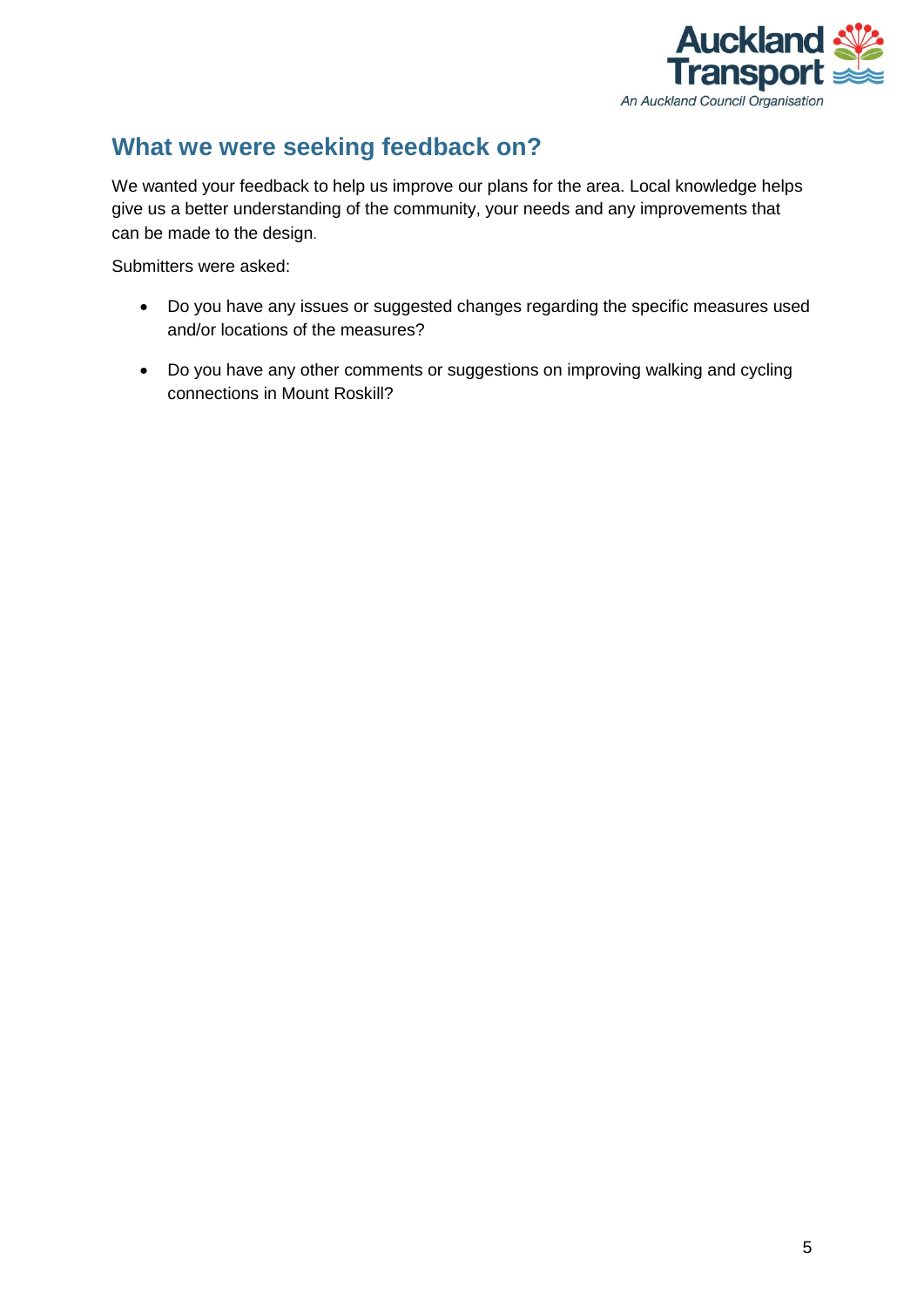

## **Consultation**

<span id="page-7-0"></span>We consulted on the proposed walking and cycling improvements from Monday 1 July to Friday 26 July 2019.

Activities to raise awareness of the consultation included:

- A total of 1017 letters and brochures with freepost feedback forms were sent to residents, property owners and other interest groups within the project area.
- Targeted social media posts were made on Facebook and Neighbourly, directed at residents in the project area
- Brochures were distributed to the Mount Roskill Library, Puketāpapa Local Board office and Pah Homestead
- Bike Auckland posted a piece about the project: [https://www.bikeauckland.org.nz/more-local-links-and-safe-school-routes-for-mt](https://www.bikeauckland.org.nz/more-local-links-and-safe-school-routes-for-mt-roskill/)[roskill/](https://www.bikeauckland.org.nz/more-local-links-and-safe-school-routes-for-mt-roskill/)
- A project webpage and an online feedback form were set up at: [https://at.govt.nz/projects-roadworks/mount-roskill-britton-avenue-to-monte-cecilia](https://at.govt.nz/projects-roadworks/mount-roskill-britton-avenue-to-monte-cecilia-park-cycling-and-walking-improvements/)[park-cycling-and-walking-improvements/](https://at.govt.nz/projects-roadworks/mount-roskill-britton-avenue-to-monte-cecilia-park-cycling-and-walking-improvements/)
- The online feedback form was mentioned in the physical brochure and letter as an alternative option for the freepost feedback form.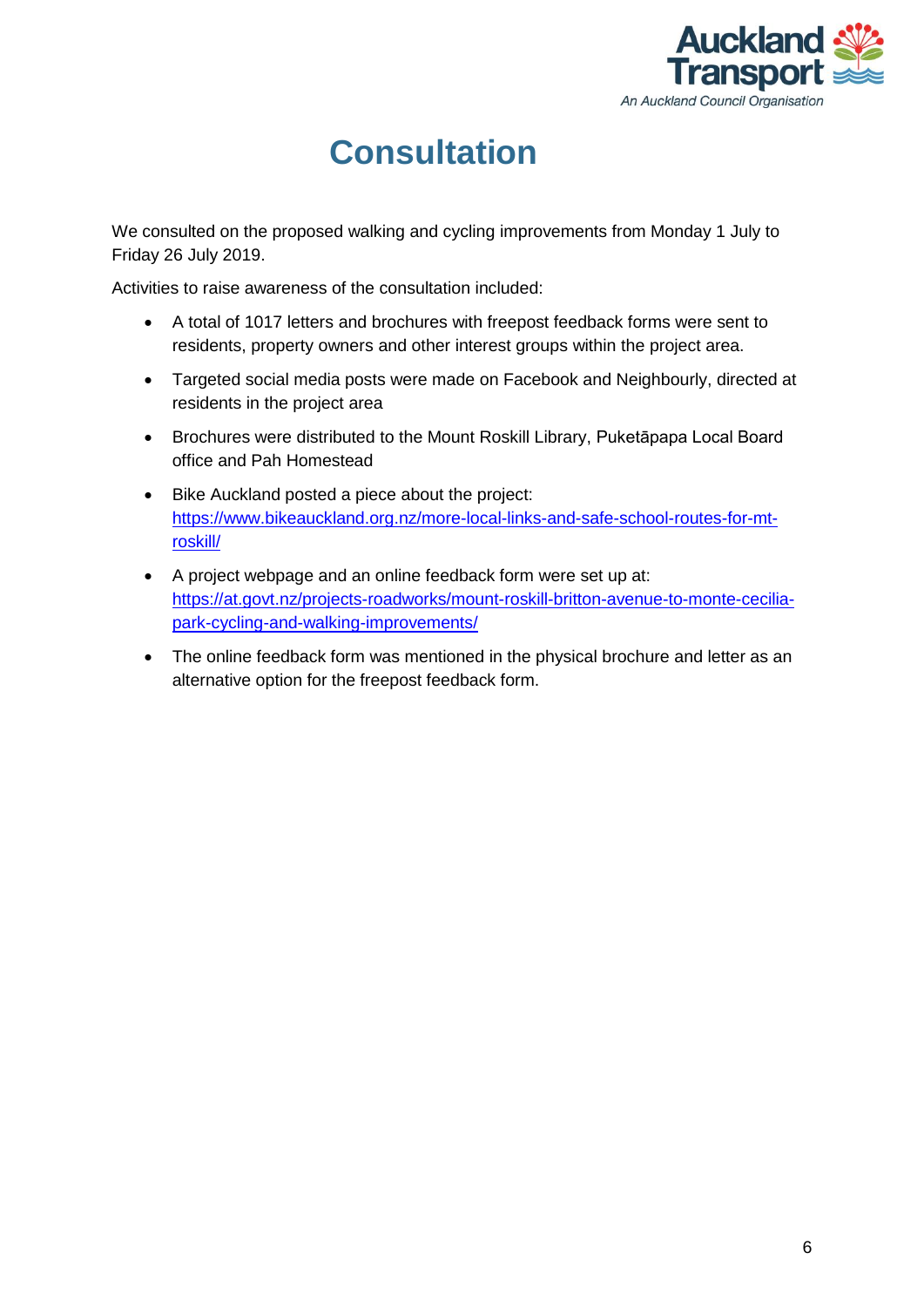

## **Summary of feedback**

<span id="page-8-0"></span>We received 36 submissions on the project: 24 people submitted feedback online and 12 people submitted using the freepost feedback form included with a letter mailed to residents and owners.

#### <span id="page-8-1"></span>**Overview of opinion**



From the 36 submissions received, 17 people supported the proposed project,11 people provided suggestions, 4 people had no issues & 4 people were opposed to the proposed walking & cycling improvements project on Britton Avenue to Monte Cecilia Park.

*"The project is good to ensure safety for the children going to Mount Roskill school by providing walk and bicycle lanes plus avoiding speeding vehicles in Briton Avenue."*

*"I like the idea of the walking/cycling to Monte Cecilia Park but once you arrive at the park there is minimum paving."*

*"We commend the Local Board for their initiative to improve active modes in the area. We would like to see the project connected onwards to Monte Cecilia Park as soon as possible."*

*"I support the use of the raised table and laneways, really great initiative."*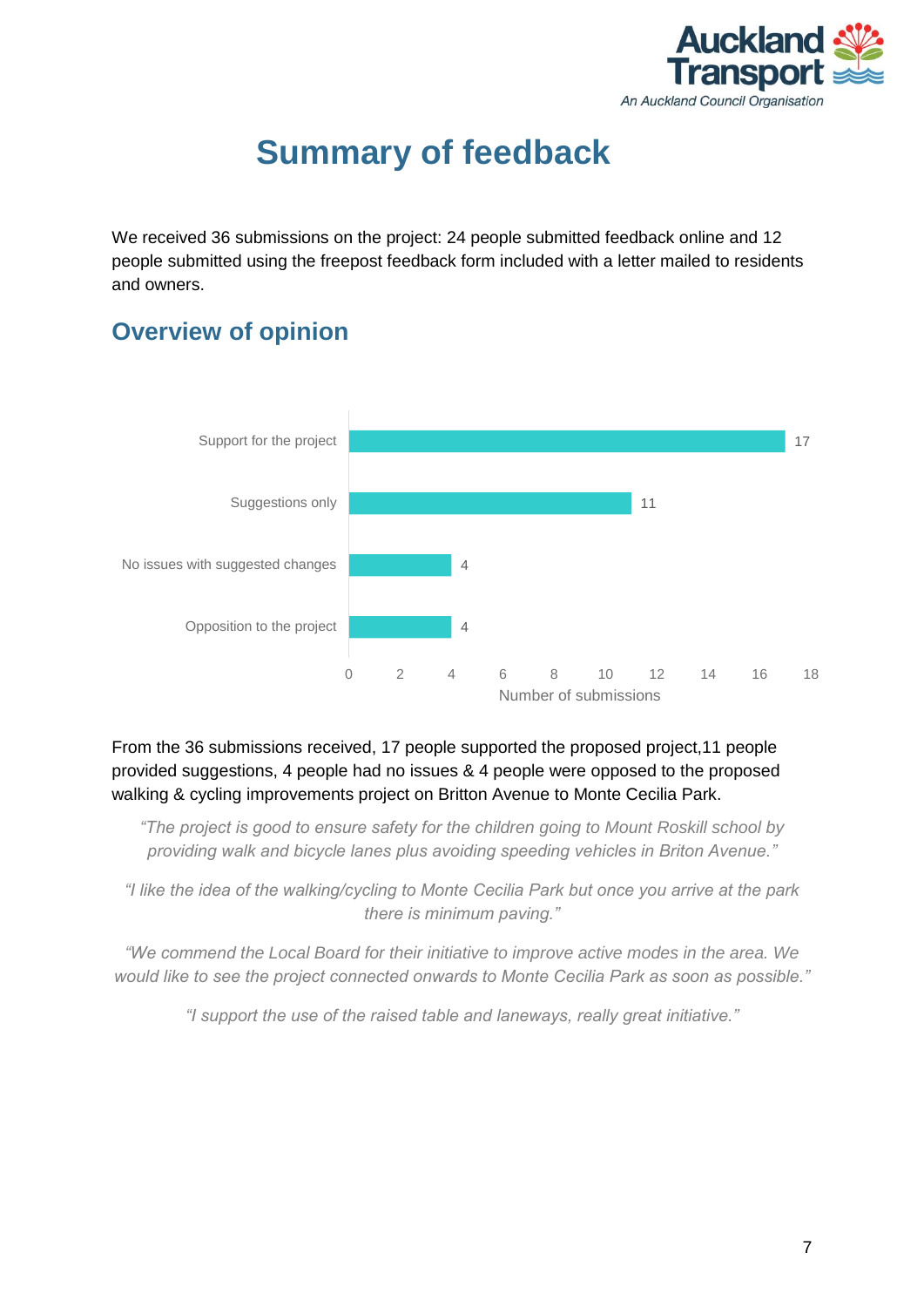

### <span id="page-9-0"></span>**What describes your interest in this project?**



This is based on those who answered the question & submissions may be counted in more than one theme.

### <span id="page-9-1"></span>**How did you hear about this proposed project?**



This is based on those who answered the question & submissions may be counted in more than one theme.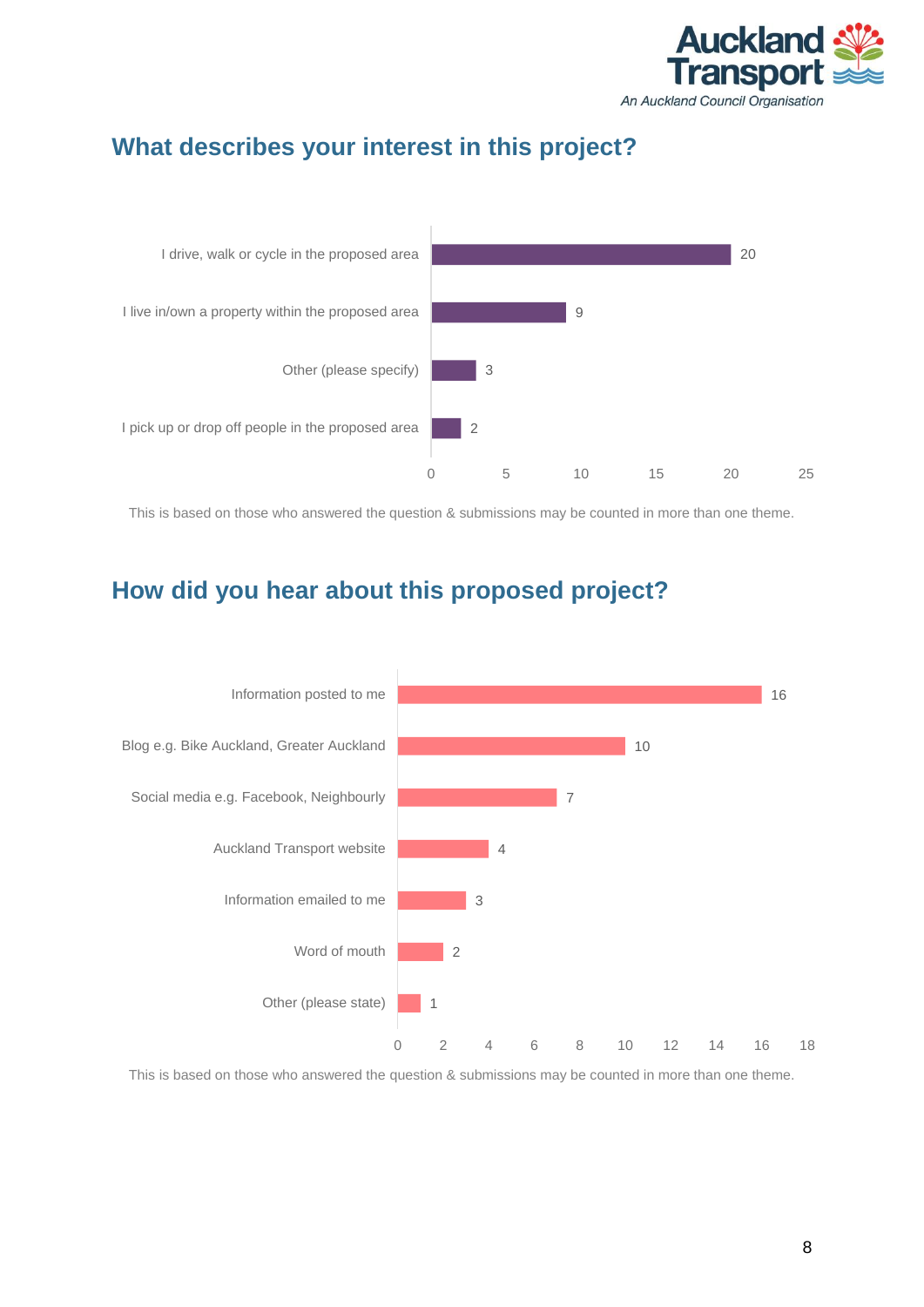

### <span id="page-10-0"></span>**Suggestions for the proposed project**



Submissions may be counted in more than one theme.

Suggestions for the project included; widening the footpaths, extending the project further, more traffic calming measures including that the side build-outs proposed on Haughey Ave are replaced by raised tables or speed bumps, improvements to the footpaths condition, an increase in the number of pedestrian crossings and separated and protected cycleways.

*"Wider footpaths could help encourage more walking in Britton Ave- Monte Cecilia Park."*

*"Extending bike lanes up Sandringham road extension to Mount Albert road."*

*"Extend the route onward to Hillsborough Road and Monte Cecilia Park in a future project soon!"*

*"Is it possible to somehow link Monte Cecilia park to entrance to Cornwall Park, either Manukau road or Campbell road?"*

*"The footpaths are narrow and often blocked with leaf matter and the road is wide and extremely busy. Footpath widening, more pedestrian crossings and traffic calming would make it easier for people to walk down this road."*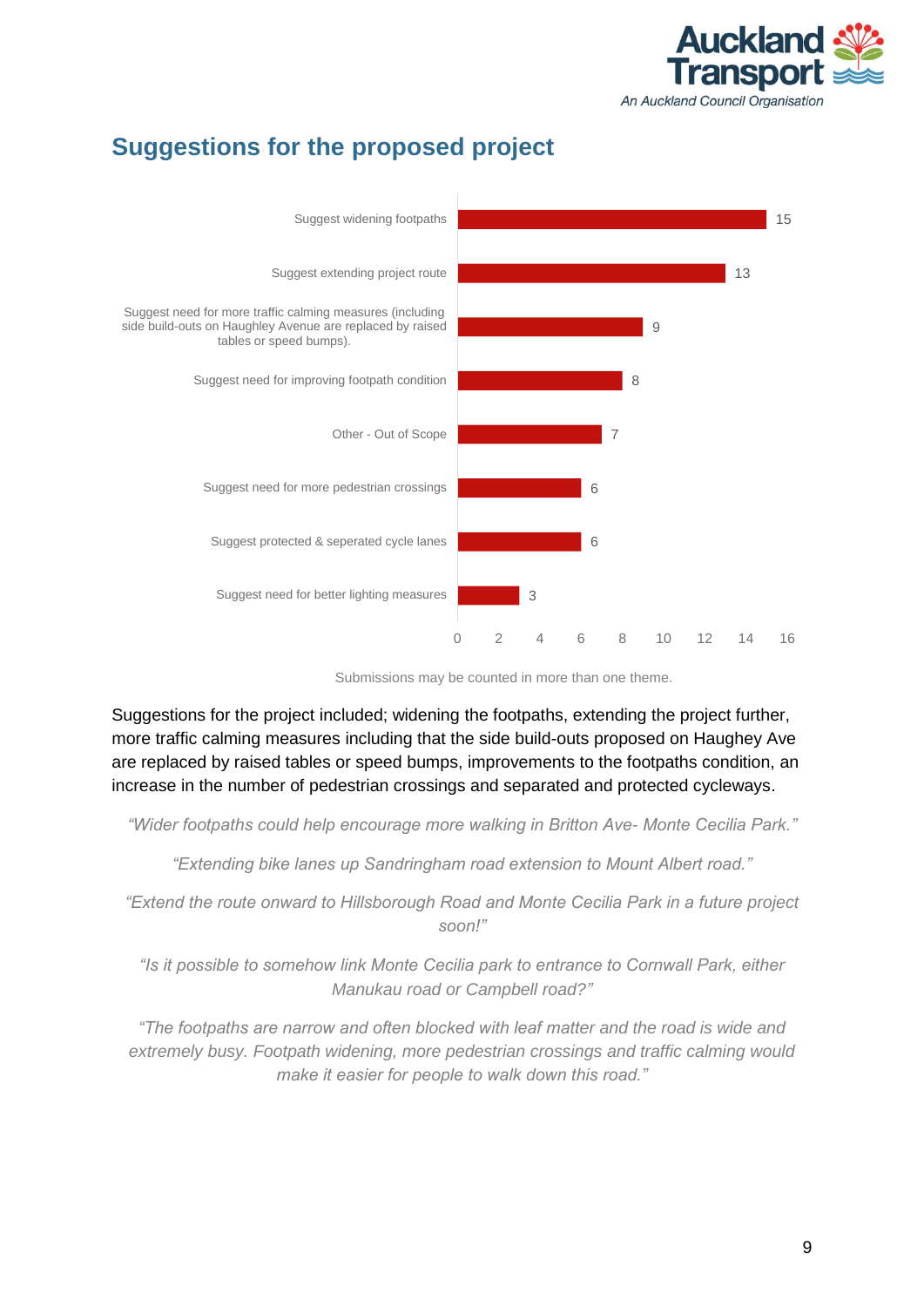

### <span id="page-11-0"></span>**Concerns about the proposed project**



Submissions may be counted in more than one theme.

Concerns raised about the project included; the amount of traffic calming measures, concerns over loss of parking, concerns the project will cause pinch points, congestion & disruption and concerns that the speed calming measures would cause damage to vehicles & increase traffic noise.

- *"I don't think Dornwell road needs that many speed bumps as the car parking each side of the road slows the traffic down and it is already one lane during the working week".*
- *"Looks good but all these roads are full of parked cars, day and night. If you take parking spaces away, you need to create them elsewhere".*

*"The project needs to measure properly and needs to consider that Mount Eden Road is very busy already. It might create further delay for people using public transportation."*

*"Speed humps in Britton Avenue and Dornwell Road are not necessary. They also will cause damage to vehicles, increase emergency response time and increase traffic noise."*

*"Ask that the side build-outs proposed on Haughey Ave are replaced by raised tables or speed bumps"*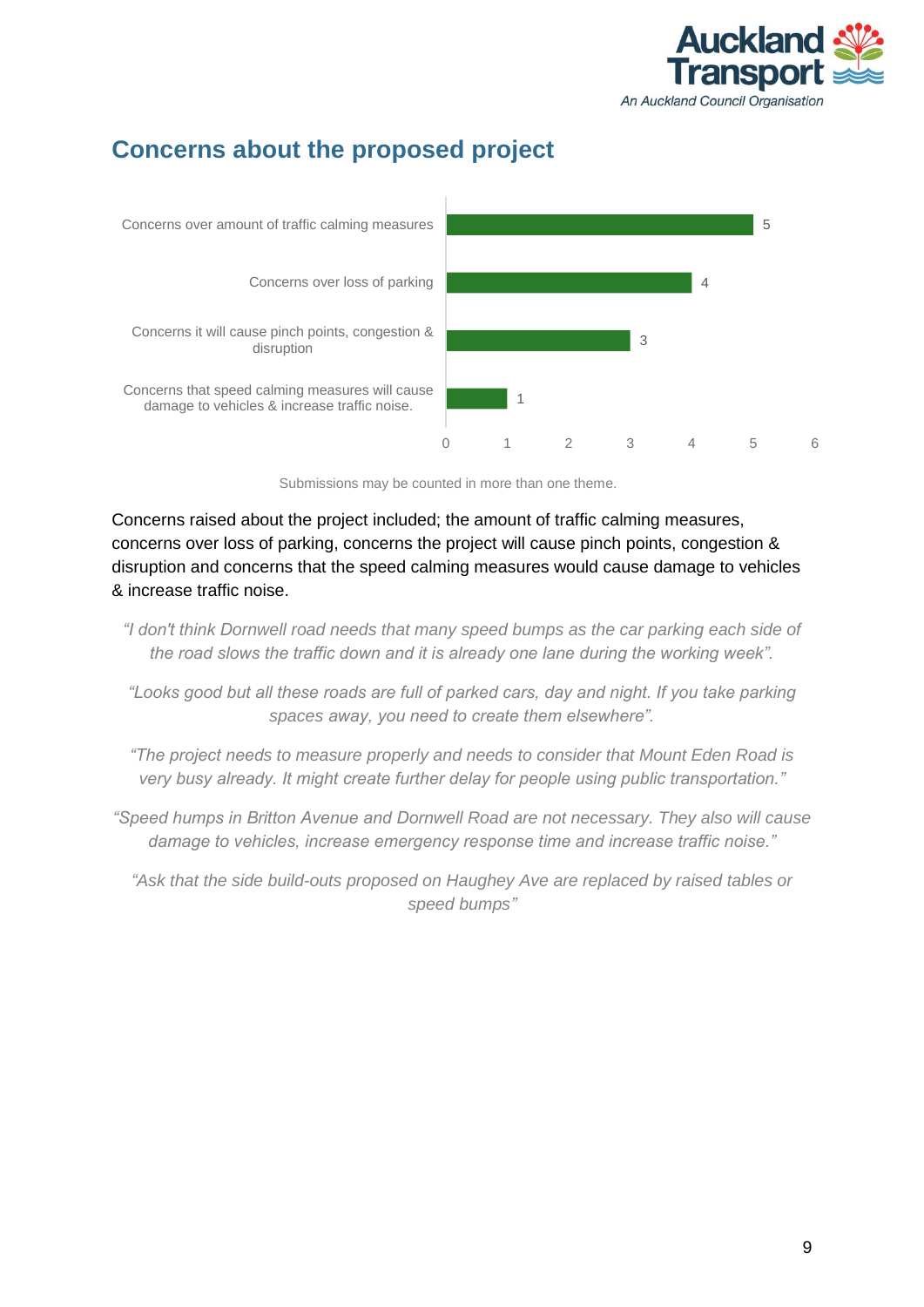

### **Stakeholder submission**

#### <span id="page-12-0"></span>**Bike Auckland**

*Bike Auckland supports the overall project. We particularly support improving the laneway links, adding a raised crossing over Hayr Road and slowing down excessive speeds.*

*We would like the designers to make sure that footpaths on Hayr Road be widened for at least a short distance – to create a shared path between the laneway entrance, the raised crossing, and Haughey Ave. If this is not done, people on bikes riding this link will not be able to safely share with pedestrians (and people on bikes should not be expected to ride on-road on Hayr Road when using this new link between Haughey Ave and the laneways).* 

*We also ask that the side build-outs proposed on Haughey Ave are replaced by raised tables or speed bumps. The current design risks forcing riders into conflict with overtaking vehicle traffic. The narrowings - unless they are single lane - are also less likely to actually slow traffic down compared to raised tables. In particular, we ask for a speed table at the entrance to Haughey Ave from Hayr Road, to slow people down when entering into the side street.*

*We commend the Local Board for their initiative to improve active modes in the area. We would like to see the project connected onwards to Monte Cecilia Park as soon as possible.*

#### **AT response**

Thank you for the support.

The footpaths on Hayr Road will indeed be widened for at least a short distance. This is proposed as part of this project. Our apologies if this was not clear on the drawings provided.

The proposed design on Haughey Ave sees a mixture of two devices rather than just speed humps. The side islands narrow the road and also allows planting to soften the road environment. A raised speed table cannot be accommodated as requested because there is an existing speed hump located 60m from the intersection with Hayr Rd.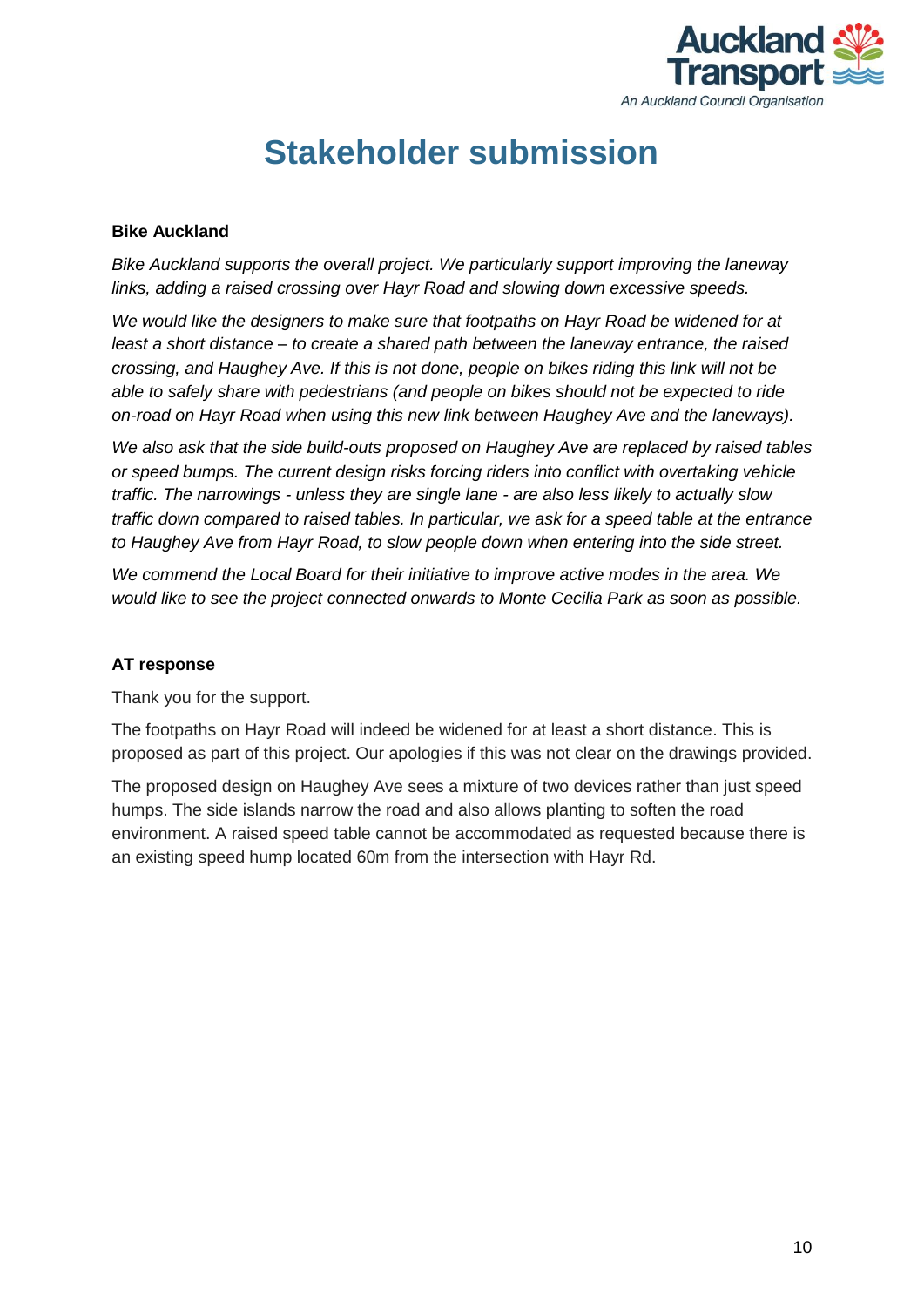# **Feedback and AT responses**

<span id="page-13-0"></span>

| <b>Feedback</b>                                           | <b>AT Responses</b>                                                                                                                                                                                                                                                                                                                                                                                                                                                                                                                                                                                |  |
|-----------------------------------------------------------|----------------------------------------------------------------------------------------------------------------------------------------------------------------------------------------------------------------------------------------------------------------------------------------------------------------------------------------------------------------------------------------------------------------------------------------------------------------------------------------------------------------------------------------------------------------------------------------------------|--|
| <b>Concerns over loss of parking</b>                      |                                                                                                                                                                                                                                                                                                                                                                                                                                                                                                                                                                                                    |  |
| parking spaces away, you need to create them elsewhere.   | These roads are full of parked cars, day and night. If you take The proposed design uses devices that are located to minimise the loss<br>of parking and achieve its overall objective of creating a safe and slow<br>speed environment.                                                                                                                                                                                                                                                                                                                                                           |  |
| <b>Concerns it will cause congestion &amp; Disruption</b> |                                                                                                                                                                                                                                                                                                                                                                                                                                                                                                                                                                                                    |  |
| delay for people using public transportation.             | Mount Eden Road is very busy already. It might create further This is a broader transport issue and has been referred to AT's Metro team<br>for consideration and a response.                                                                                                                                                                                                                                                                                                                                                                                                                      |  |
| with traffic congestions and parking around the area.     | My observation, especially on weekends, there is hardly any Auckland overall cycling and walking numbers are increasing. AT<br>cyclists or pedestrians using it, however, there is a huge struggle conducts monthly automatic counts of people cycling at 26 sites in the city,<br>which show significant growth over recent years, including in Mount<br>Roskill. For the year June 2018-2019 there was an increase of 8.9% over<br>the previous year. You can find out more on our monitoring page here:<br>https://at.govt.nz/cycling-walking/research-monitoring/monthly-cycle-<br>monitoring/ |  |
| Suggestions for extending route for better connectivity   |                                                                                                                                                                                                                                                                                                                                                                                                                                                                                                                                                                                                    |  |
| join the new project to the existing SH20 cycle path.     | Consider a shared cycle/walking path over the Hayr Rd bridge to There is a link to SH20, a shared path at the end of Sandringham Road<br>Extension at Ernie Pinches Bridge and there is another pedestrian and<br>cycle bridge at Somerset Road that links to the SH20 pathway.                                                                                                                                                                                                                                                                                                                    |  |
| Cornwall Park, either Manukau road or Campbell road?      | Is it possible to somehow link Monte Cecilia park to entrance to This is an aspiration in the Puketapapa Local Board's Greenways plan.<br>Connection C: A connection between Monte Cecilia Park and One Tree<br>Hill Domain.                                                                                                                                                                                                                                                                                                                                                                       |  |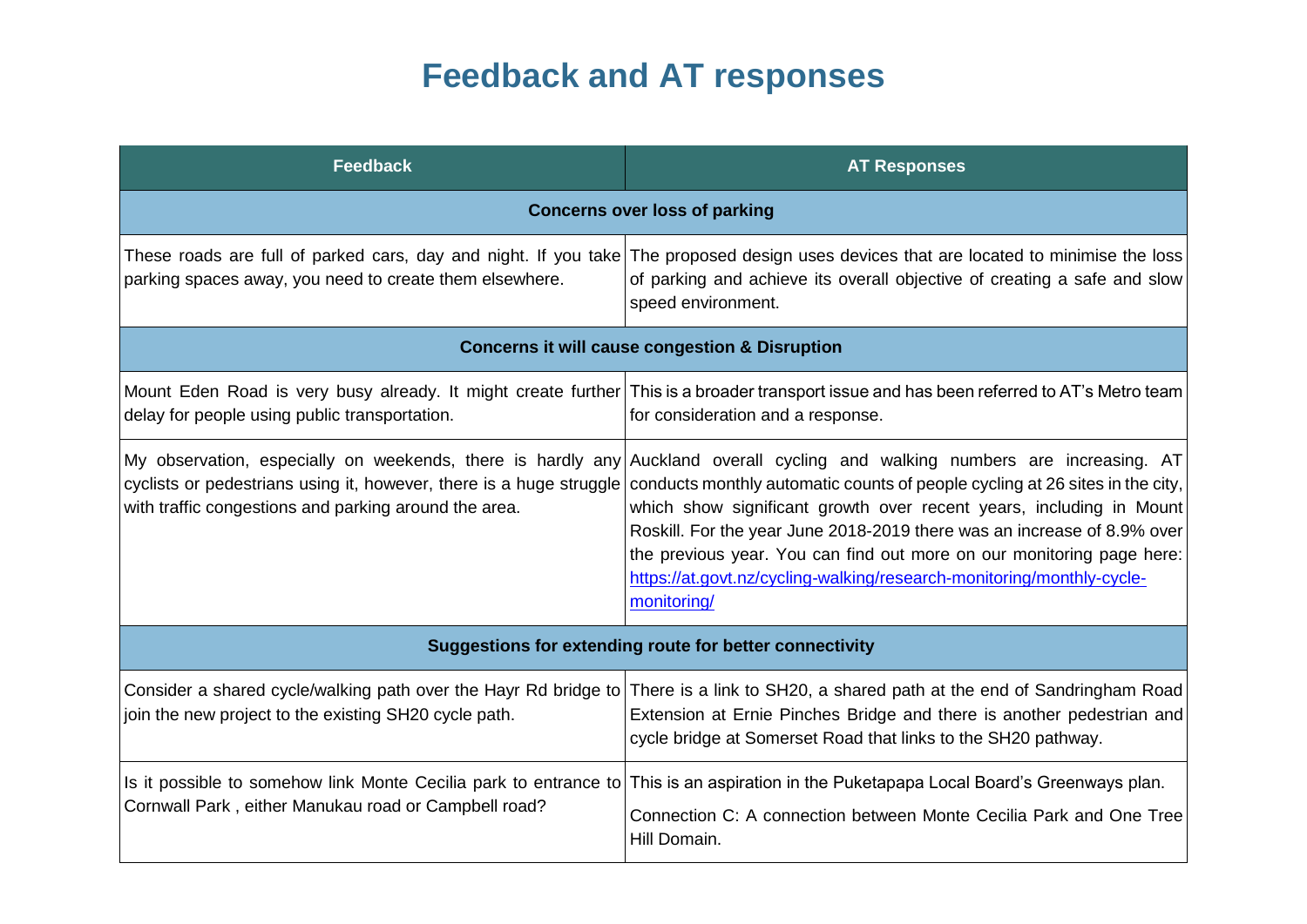| <b>Feedback</b>                                                                                                                                                                                                                 | <b>AT Responses</b>                                                                                                                                                                                                                                                                                                                                                                                                                                                                                      |
|---------------------------------------------------------------------------------------------------------------------------------------------------------------------------------------------------------------------------------|----------------------------------------------------------------------------------------------------------------------------------------------------------------------------------------------------------------------------------------------------------------------------------------------------------------------------------------------------------------------------------------------------------------------------------------------------------------------------------------------------------|
| Extend the route onward to Hillsborough Road and Monte Cecilia<br>Park                                                                                                                                                          | The Puketapapa Local Board is investing in a pedestrian refuge on<br>Hillsborough Road to provide better pedestrian access to Monte Cecelia<br>Park entrance. In the future, the Board may look at ways of improving<br>conditions for cyclists and pedestrians on Hillsborough Road                                                                                                                                                                                                                     |
| The existing park should be considered to link with that project first, It is unclear what Park the respondent is referring to.<br>because the park next to Hillsborough Road (Monte Cecilia Park)<br>not busy most of the time |                                                                                                                                                                                                                                                                                                                                                                                                                                                                                                          |
| Albert road.                                                                                                                                                                                                                    | Extend bike lanes up Sandringham Road extension to Mount Extending the route along Sandringham Road to Mt Albert Road has been<br>considered in the past by the Board, however budget constraints stopped<br>any further consideration for this. A link to Mt Albert Road can be provided<br>by utilising the cycle path through Walmsey Park to Beagle Avenue and<br>using that quieter street to gain access to Mt Albert Road. This avoids the<br>busy intersection of Sandringham Rd/Mt Albert Road. |
| that residents in Mount Roskill have some options to get into the around the regional cycle network.<br>city.                                                                                                                   | There should be a bike path along Mount Albert Road as well so This has been referred to AT's Transport Planners for consideration                                                                                                                                                                                                                                                                                                                                                                       |
| Reserve.                                                                                                                                                                                                                        | Connect further to Te Auaunga, soon to be upgraded Freeland Ave   A connection exists from this new pathway to Te Auaunga as part of the<br>Mt Roskill Safe Routes scheme. There is an existing shared path along<br>Somerset Road and Memorial Avenue that links to War Memorial Park and<br>then to Te Auaunga.                                                                                                                                                                                        |
|                                                                                                                                                                                                                                 | Connecting Freeland Reserve to Winstone Park to SH20 pathway is a<br>good linkage and would provide access to Te Auaunga. This may be<br>happening with the HLC Roskill south redevelopment of the Freeland area                                                                                                                                                                                                                                                                                         |
| <b>Suggestions for more traffic calming measures</b>                                                                                                                                                                            |                                                                                                                                                                                                                                                                                                                                                                                                                                                                                                          |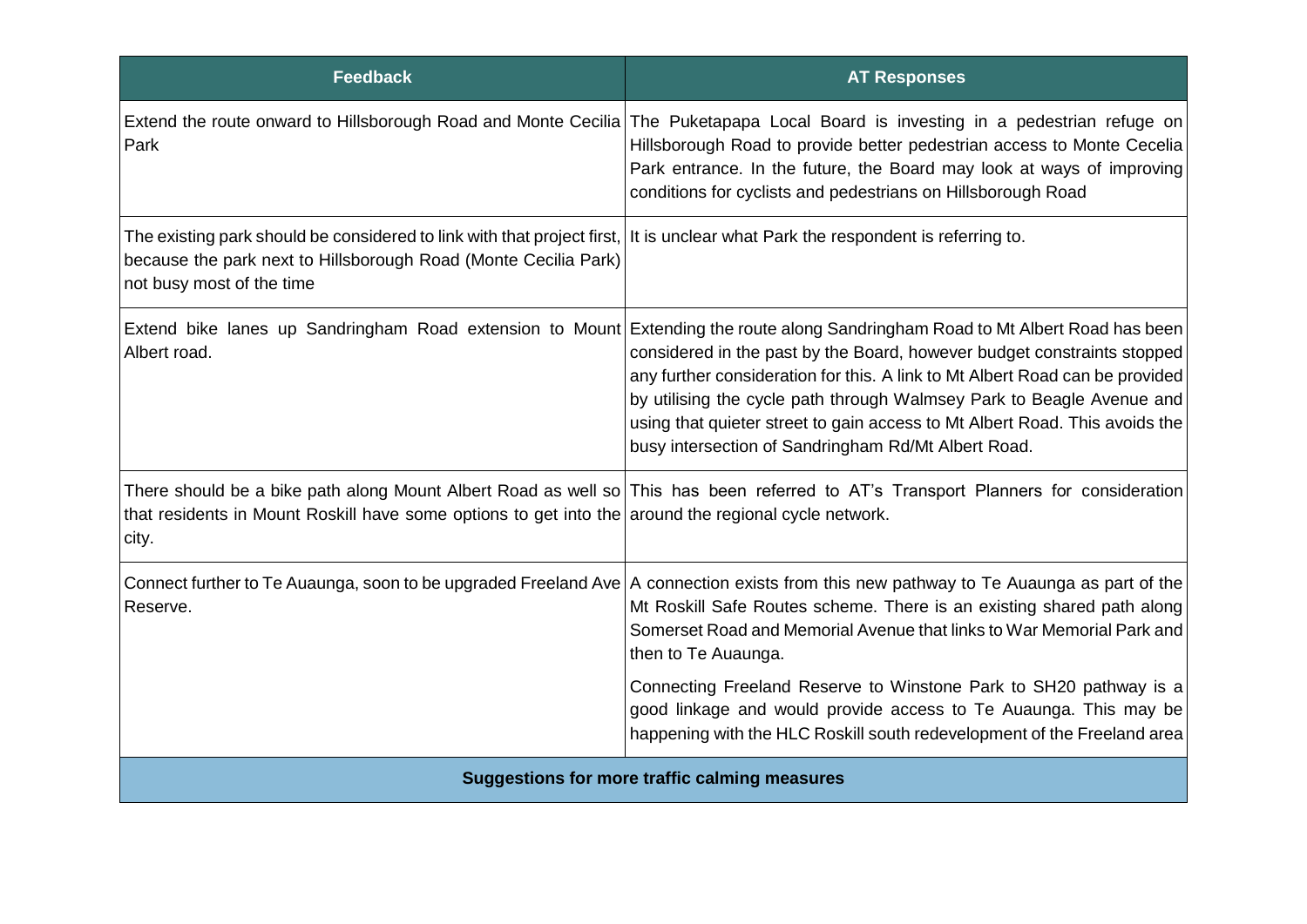| <b>Feedback</b>                                                                                                                                              | <b>AT Responses</b>                                                                                                                                                                                                                                                                                                                                                                                                                                                                                                               |
|--------------------------------------------------------------------------------------------------------------------------------------------------------------|-----------------------------------------------------------------------------------------------------------------------------------------------------------------------------------------------------------------------------------------------------------------------------------------------------------------------------------------------------------------------------------------------------------------------------------------------------------------------------------------------------------------------------------|
| replaced by raised tables or speed bumps                                                                                                                     | Ask that the side build-outs proposed on Haughey Ave are The proposed design has opted for a mixture of the two devices rather<br>than just speed humps. The side islands narrow the road and also allows<br>planting to soften the road environment.                                                                                                                                                                                                                                                                             |
| measures.                                                                                                                                                    | Right turn from Frost into Britton, cyclists will be going uphill and There is a separate project (Safer Communities) that joins this project at<br>have limited capacity to keep clear of traffic with no traffic calming the Frost Rd/Britton Ave intersection. A raised pedestrian crossing is<br>proposed on Frost Rd approx. 25m south of Britton Ave and a speed table<br>on Britton Ave at the Frost Rd intersection. This is being constructed this<br>financial year as part of the Community Safety Fund Project (CSF). |
| measures for downhill traffic.                                                                                                                               | Right turn from Hayr into Haughey, raised table crossing downhill There is no proposed speed table on Hayr Rd north of Haughey. Cyclist<br>so getting onto the road may not be a problem but no traffic calming from the downhill side of Haughey who wish to turn right are encouraged<br>to use the pedestrian crossing and widened footpath to access Haughey<br>Ave.                                                                                                                                                          |
| <b>Concerns over amount of traffic calming measures</b>                                                                                                      |                                                                                                                                                                                                                                                                                                                                                                                                                                                                                                                                   |
| car parking each side of the road slows the traffic down and it is reduce the speed of traffic along this road.<br>already one lane during the working week. | don't think Dornwell road needs that many speed bumps as the Dornwell Rd has the minimum number of speed humps proposed to                                                                                                                                                                                                                                                                                                                                                                                                        |
| it does become very annoying.                                                                                                                                | Mt Roskill has so many streets with speed humps and often they The proposed speed humps are the sine shaped type. They are more<br>are too high. Would love there to be less as if you live in the street forgiving, provide a smoother ride and more importantly they slow the<br>traffic down. Speed humps are located about 60-80m apart.                                                                                                                                                                                      |
| Concerns that speed calming measures will cause damage to vehicles & increase noise                                                                          |                                                                                                                                                                                                                                                                                                                                                                                                                                                                                                                                   |
| emergency response time and increase traffic noise.                                                                                                          | Speed humps in Britton Avenue and Dornwell Road are not Speed humps are proposed for Britton and Dornwell to reduce traffic<br>necessary. They also will cause damage to vehicles, increase speeds along these two roads. This is achieved by locating each device<br>60-80m apart. The proposed speed humps are the sine shaped type. They<br>are more forgiving, provide a smoother ride and more importantly they<br>slow the traffic down. Damage to cars can occur if the speed humps are                                    |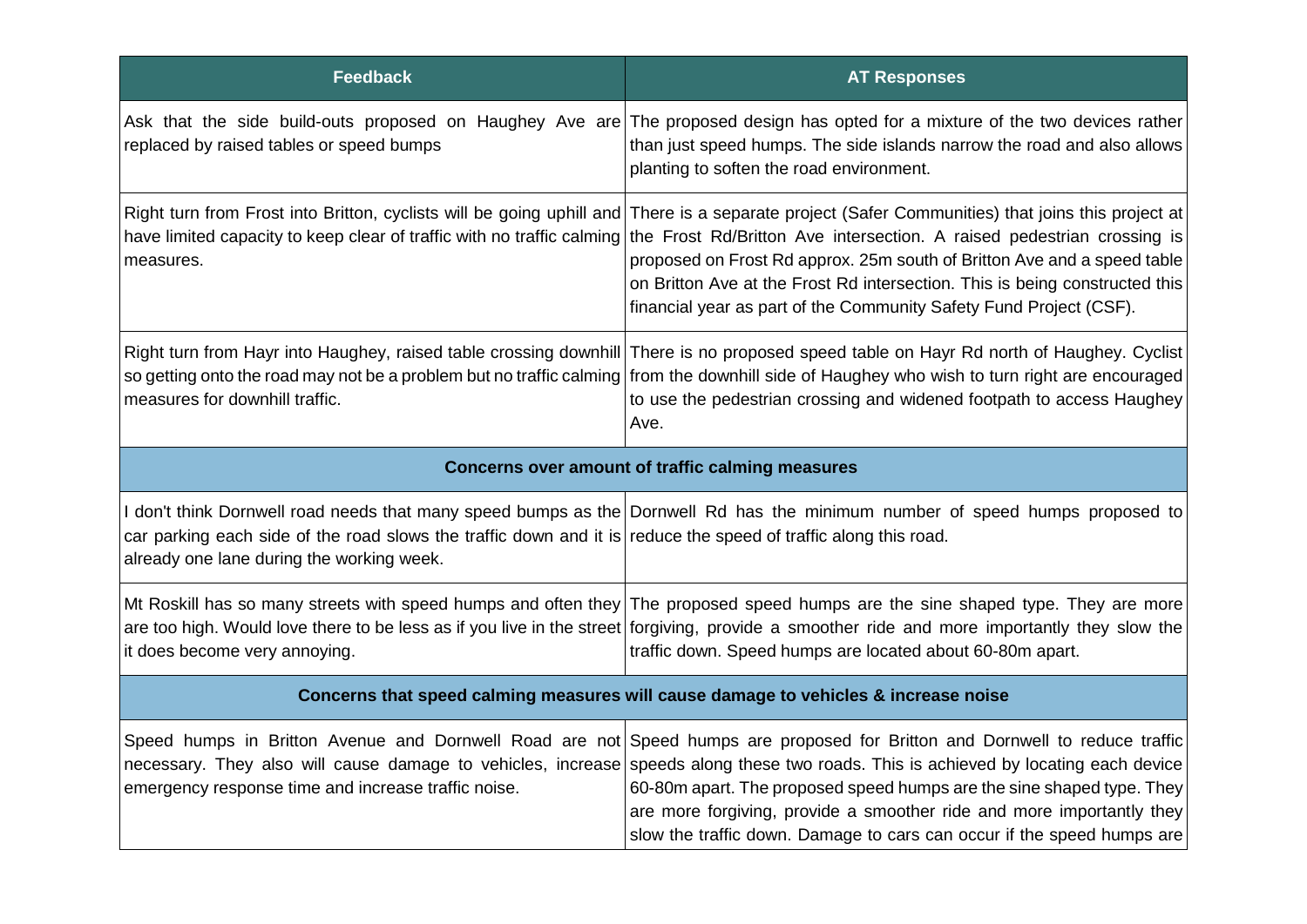| <b>Feedback</b>                                                                                                                       | <b>AT Responses</b>                                                                                                                                                                                                                                                                                                                                                                               |  |
|---------------------------------------------------------------------------------------------------------------------------------------|---------------------------------------------------------------------------------------------------------------------------------------------------------------------------------------------------------------------------------------------------------------------------------------------------------------------------------------------------------------------------------------------------|--|
|                                                                                                                                       | negotiated at a higher speed. There is a slight increase in road noise and<br>response times will be slightly longer.                                                                                                                                                                                                                                                                             |  |
| <b>Suggestions for improving footpath condition</b>                                                                                   |                                                                                                                                                                                                                                                                                                                                                                                                   |  |
| right through.                                                                                                                        | My only wish for Dornwell Road is that the pavements is really old This project focuses on providing facilities to improve safer walking and<br>and is need for repair or replacement on both sides of the road and cycling in the area. The condition and maintenance issues regarding<br>Dornwell Rd has been referred to AT's Road Corridor Maintenance team<br>to investigate and respond to. |  |
| to be first improved                                                                                                                  | The condition of the footpaths in Haughey Ave, Three Kings needs The footpath condition in Haughey Ave has been referred to AT's Road<br>Corridor Maintenance team to investigate and respond to.                                                                                                                                                                                                 |  |
| not seen any work done on footpath which are in very poor Road Corridor Maintenance team to investigate and respond to.<br>condition. | I have lived on Frost Road (top end) for over 40 years and I have The footpath condition at the top end of Frost Rd has been referred to AT's                                                                                                                                                                                                                                                     |  |
| <b>Suggestions for widening footpaths</b>                                                                                             |                                                                                                                                                                                                                                                                                                                                                                                                   |  |
| Wider footpaths could help encourage more walking in Britton Ave-<br>Monte Cecilia Park.                                              | It is not this projects intention to widen every footpath along this route,<br>however in saying that, there are certain locations along this route where<br>this is warranted. For example Hayr Rd/Haughey Ave. The existing<br>footpath may not be wide but it does not deter or discourage walking in<br>this area.                                                                            |  |
| Made wider so cyclists and walkers can share on either side of the<br>road.                                                           | I would like to see Haughey Ave have their foot paths all replaced. Haughey Ave is a local road and has a footpath on both sides of the road.<br>The existing facilities already encourages by default a shared<br>arrangement. Unfortunately, this project does not propose to replace any<br>of the footpaths on Haughey Ave except for a small section at the Hayr Rd<br>intersection.         |  |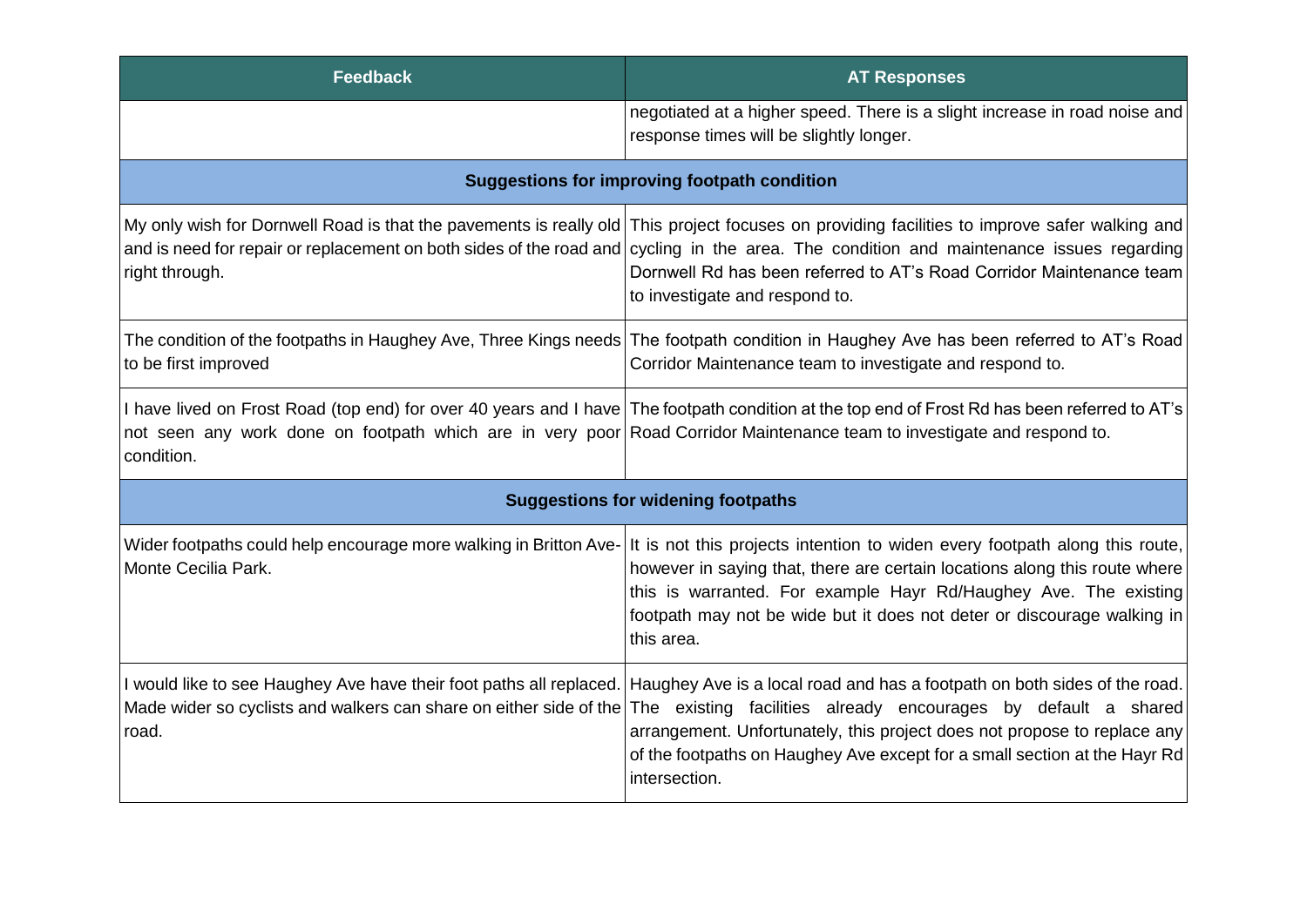| <b>Feedback</b>                                                                                                                                                                                                                                                                        | <b>AT Responses</b>                                                                                                                                                                                                                                                                                                                                                                                                                                 |  |
|----------------------------------------------------------------------------------------------------------------------------------------------------------------------------------------------------------------------------------------------------------------------------------------|-----------------------------------------------------------------------------------------------------------------------------------------------------------------------------------------------------------------------------------------------------------------------------------------------------------------------------------------------------------------------------------------------------------------------------------------------------|--|
| short distance – to create a shared path between the laneway clear on the drawings provided.<br>entrance, the raised crossing, and Haughey Ave.                                                                                                                                        | ask that the footpaths on Hayr Road be widened for at least a This is being proposed as part of this project. Our apologies if this was not                                                                                                                                                                                                                                                                                                         |  |
| and Pah Homestead is unpleasant. The footpaths are narrow and consideration.<br>often blocked with leaf matter and the road is wide and extremely<br>busy. Footpath widening, more pedestrian crossings and traffic<br>calming would make it easier for people to walk down this road. | Right now it is really hard to walk or cycle into mount Cecilia. Unfortunately, this area is outside of the project site. This has been<br>Especially travelling down Hillsborough road between Carr Road referred to AT's Traffic Operations team and the Local Board for their                                                                                                                                                                    |  |
| Footpaths desperately need upgrading, very narrow and uneven.                                                                                                                                                                                                                          | The footpath condition in the area has been referred to AT's Road Corridor<br>Maintenance team to investigate and respond to.                                                                                                                                                                                                                                                                                                                       |  |
| Suggestions for protected & separated cycle lanes                                                                                                                                                                                                                                      |                                                                                                                                                                                                                                                                                                                                                                                                                                                     |  |
| a bike path along the side of the path as there is enough room for for consideration as part of their work.<br>one. This would mean it an offer for everyone as each<br>transportation group would be separated.                                                                       | Shared paths mean that cyclists have to slow down for walkers This does not form part of this project; however this is currently being<br>making it inefficient. On Carr Road, there could instead or also be investigated by AT's Road Safety team. This has been forwarded to them                                                                                                                                                                |  |
| <b>Suggestions for better lighting measures</b>                                                                                                                                                                                                                                        |                                                                                                                                                                                                                                                                                                                                                                                                                                                     |  |
| crossing will need to be well lit. Many of the streets in this area are street lighting team for their consideration.<br>poorly lit.                                                                                                                                                   | the speed table and crossing on Hayr Road; the image shows the The position of the streetlights x2 are located within the kerb build out that<br>striped crossing poles directly in the path of cyclists riding up or forms part of the footpath. They are not located in the path of cyclist. Your<br>down Hayr Road. I suggest moving them onto the footpaths. This remark regarding the poorly lit street in your area has been referred to AT's |  |